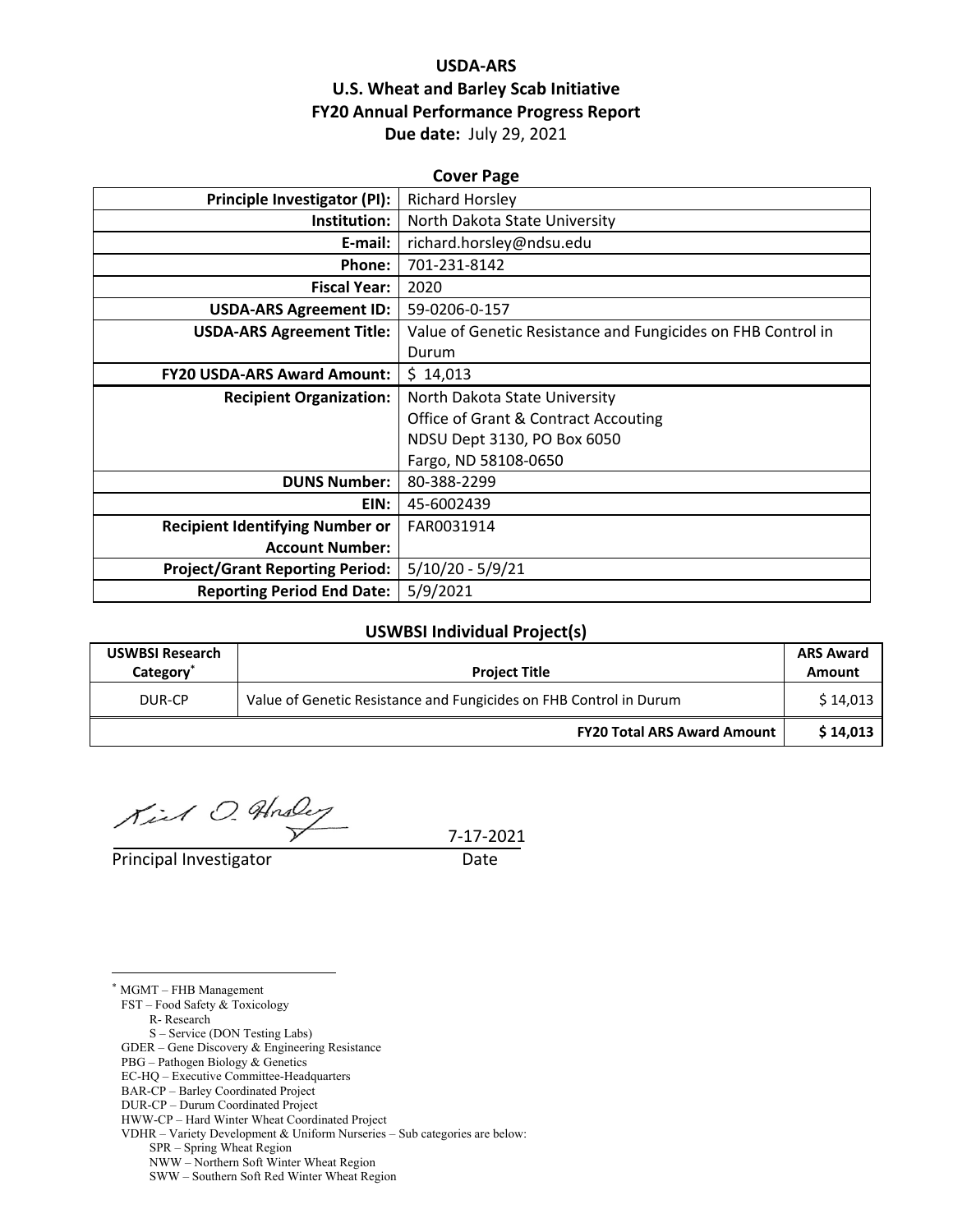#### **Project 1:** *Value of Genetic Resistance and Fungicides on FHB Control in Durum*

#### **1. What are the major goals and objectives of the research project?**

The level of genetic resistance to FHB in durum wheat varieties is lower than is found in spring wheat varieties. Therefore, the integration of fungicides with the best genetic resistance is critical if FHB losses in durum are to be minimized. The objective of this research was to quantify the effect of currently available durum cultivars when combined with the best fungicide practices on the control of FHB and DON. This research was conducted under misted and inoculate conditions and under natural levels of inoculum without misting. A few promising advanced lines were included in order to obtain data on how they perform at the yield‐plot‐level.

**2. What was accomplished under these goals or objectives?** *(For each major goal/objective, address these three items below.)*

#### **a) What were the major activities?**

Variety by fungicide trials were conducted at the REC in Langdon under misted conditions and at Prosper under natural conditions.

#### **b) What were the significant results?**

Conditions were favorable for the development of high yield (averaged across genotypes yield with fungicide was greater than 80 bu/acre in both locations) in 2020, so we were able to get good information on the agronomic performance of the cultivars and lines tested. In Prosper (not misted), when averaged over all genotypes, fungicides increased yields by 5 bu/acre and reduced DON by 0.7 ppm. The yield and DON levels in genotypes when grown without fungicides ranged from 67.9 to 87.6 bu/acre and 1.7 and 4.5 ppm, respectively. The lowest overall DON level (0.8 ppm) was achieved with the advanced line SX189GL04 was treated with fungicide. Under misted conditions at Langdon, fungicide increased yield by 11 bu/acre and reduced DON by 4.4 ppm on average. The range in yield and DON for the genotypes without fungicide was 66.0 to 80.2 bu/acre and 5.5 and 11.6 ppm, respectively. The combination of fungicide and the best genotype resulted in a DON level of 1.8 ppm. There are two advanced lines that have promising levels of FHB resistance, though their yield was somewhat lower than the best cultivars.

#### **c) List key outcomes or other achievements.**

The information from these trials demonstrates the relative value of fungicides in controlling FHB and in enhancing yield in two distinct environments. The data were also very helpful in categorizing varieties as to their relative resistance to FHB. This information is published in the variety selection guide and is used by growers when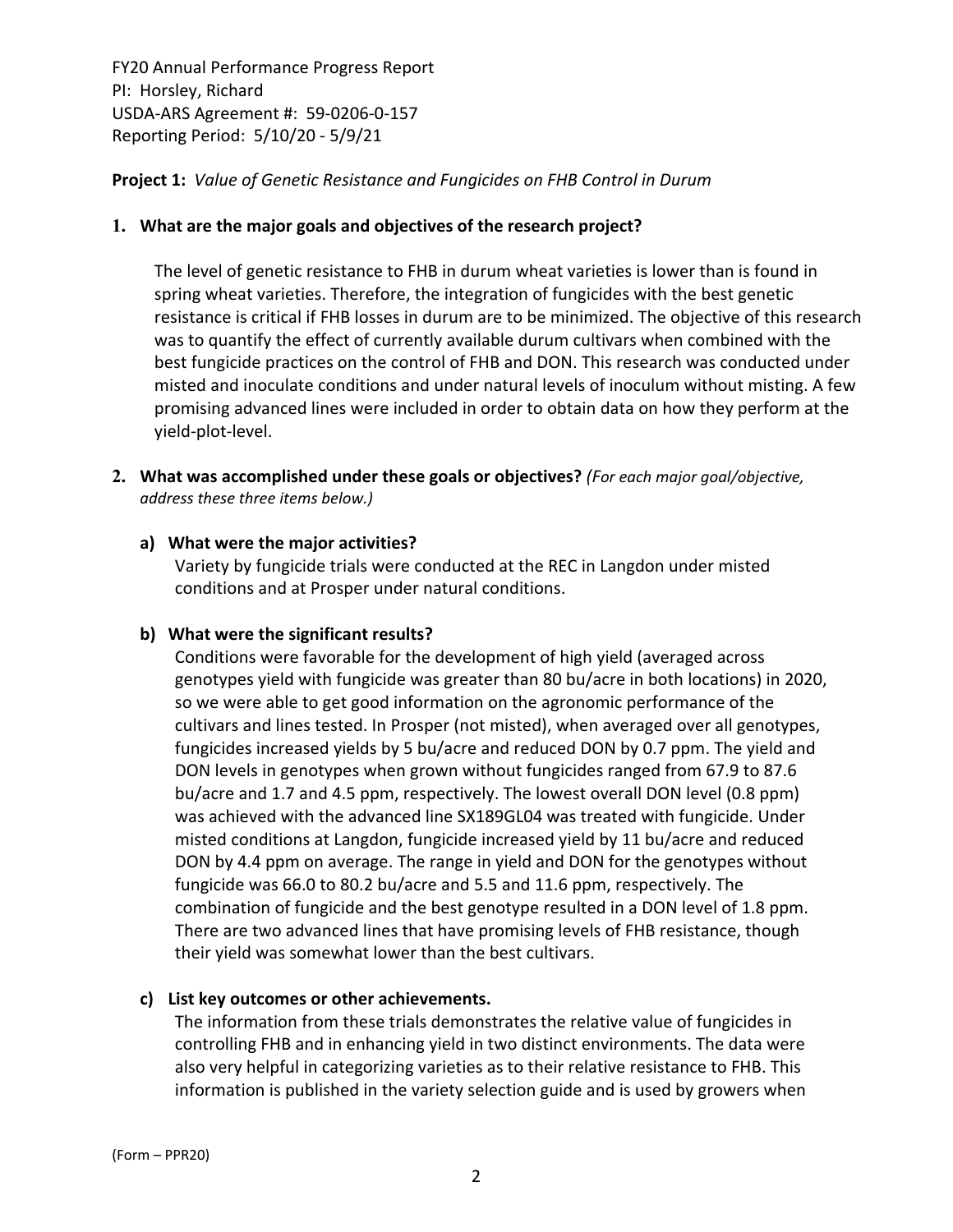> selecting new varieties. Data on yield and DON levels of advanced lines has also been helpful to the breeding programs.

**3. Was this research impacted by the COVID‐19 pandemic (i.e. university shutdowns and/or restrictions, reduced or lack of support personnel, etc.)? If yes, please explain how this research was impacted or is continuing to be impacted.**

There were no major constraints to the implementation of the work in 2020 and the planned trials have also been planted in 2021 at two locations.

#### **4. What opportunities for training and professional development has the project provided?**

One graduate student gained experience with testing fungicides on a range of varieties and on evaluating them for FHB resistance.

#### **5. How have the results been disseminated to communities of interest?**

The results were used to update variety information in the durum variety selection guide published by NDSU Extension. The data from the experiments were also shared with the two breeders that developed the lines included in the trial.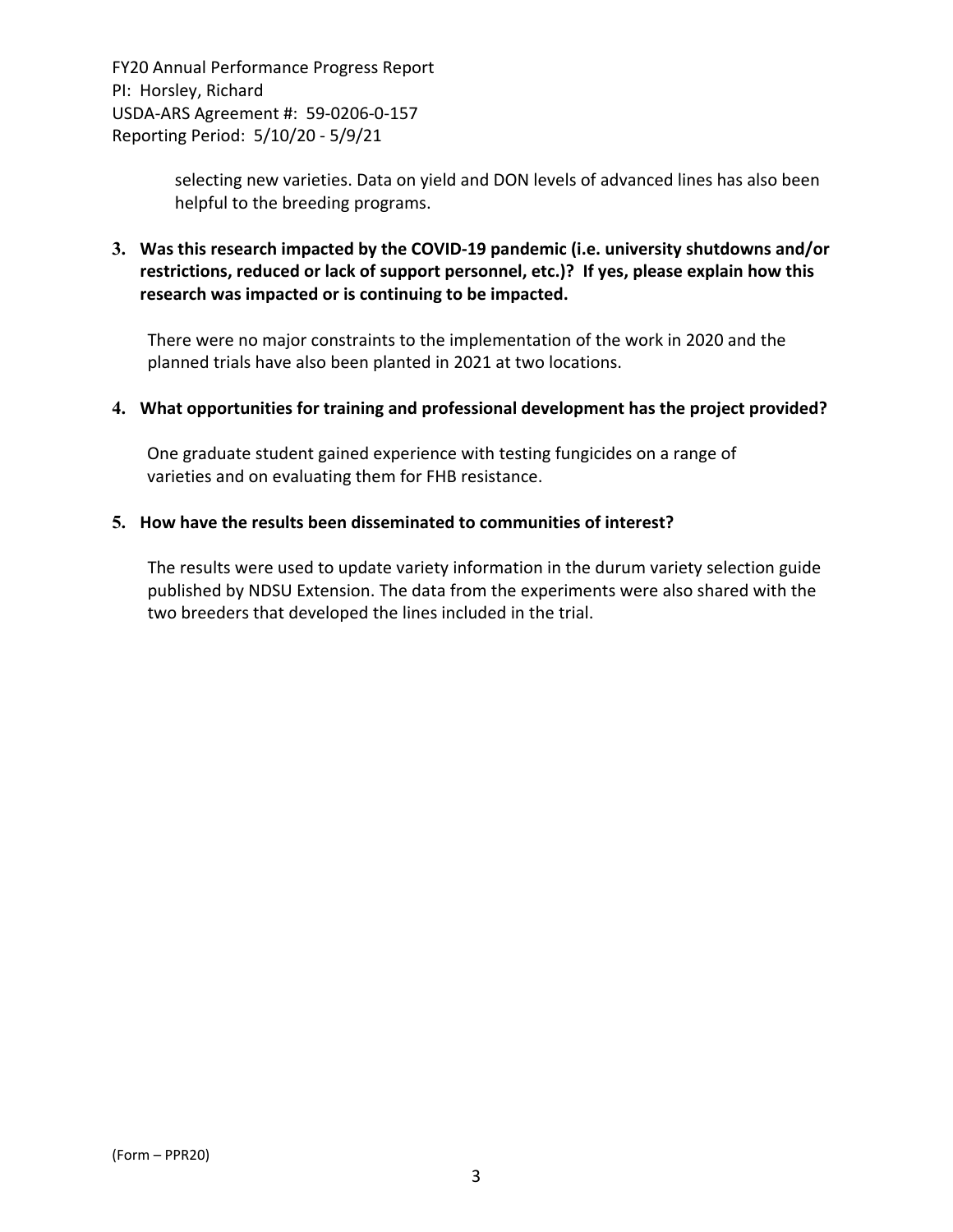# **Training of Next Generation Scientists**

**Instructions:** Please answer the following questions as it pertains to the FY20 award period (5/10/20 ‐ 5/9/21). The term "support" below includes any level of benefit to the student, ranging from full stipend plus tuition to the situation where the student's stipend was paid from other funds, but who learned how to rate scab in a misted nursery paid for by the USWBSI, and anything in between.

**1. Did any graduate students in your research program supported by funding from your USWBSI grant earn their MS degree during the FY20 award period?** ☐Yes ☒No

**If yes, how many?** Click to enter number here.

**2. Did any graduate students in your research program supported by funding from your USWBSI grant earn their Ph.D. degree during the FY20 award period?** ☒Yes ☐No

**If yes, how many?** 1

**3. Have any post docs who worked for you during the FY20 award period and were supported by funding from your USWBSI grant taken faculty positions with universities?** ☐Yes ☒No

**If yes, how many?** Click to enter number here.

**4. Have any post docs who worked for you during the FY20 award period and were supported by funding from your USWBSI grant gone on to take positions with private ag‐ related companies or federal agencies?**

☐Yes ☒No

**If yes, how many?** Click to enter number here.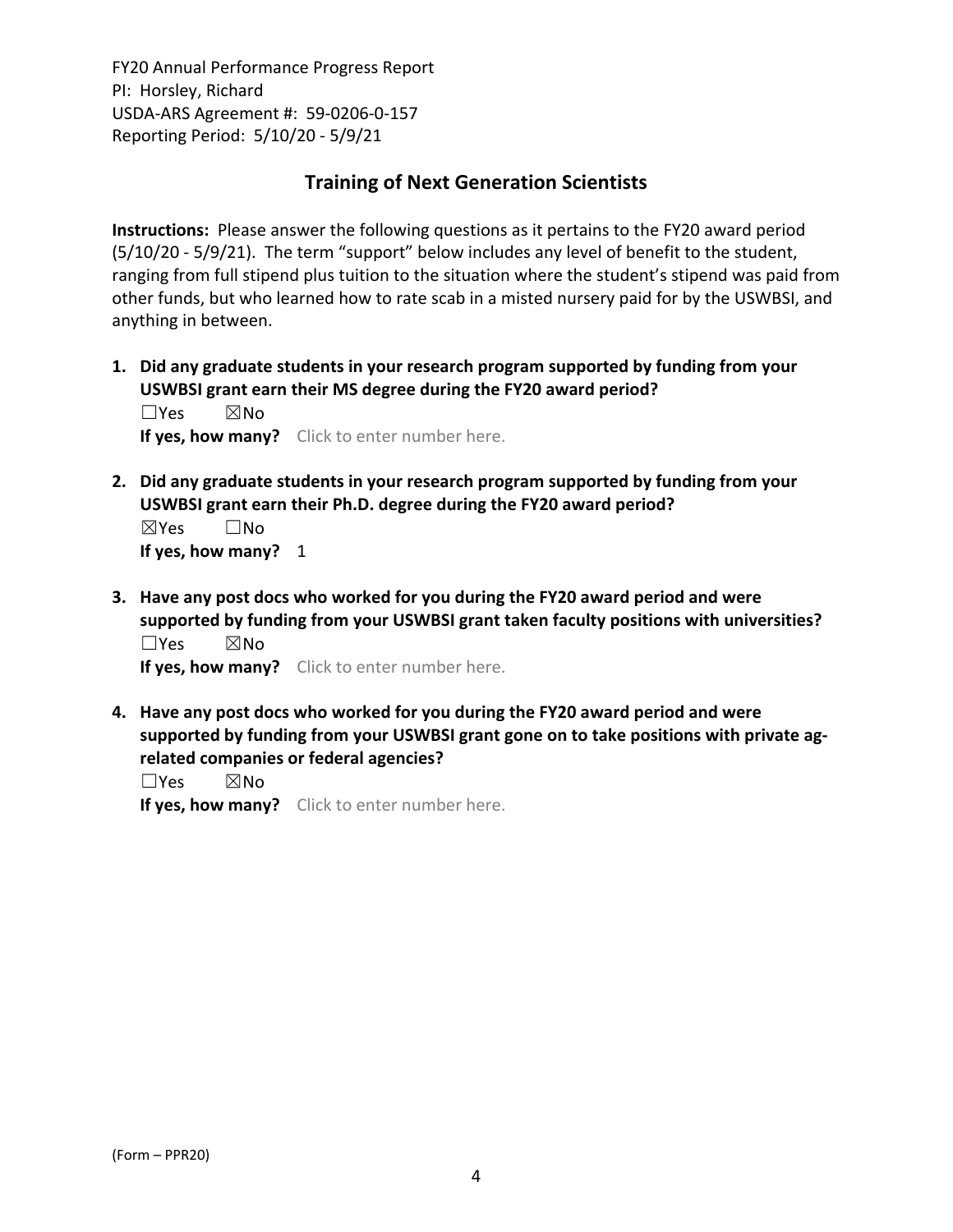# **Release of Germplasm/Cultivars**

**Instructions:** In the table below, list all germplasm and/or cultivars released with full or partial support through the USWBSI during the FY20 award period (5/10/20 - 5/9/21). All columns must be completed for each listed germplasm/cultivar. Use the key below the table for Grain Class abbreviations. 

| <b>Name of Germplasm/Cultivar</b> | <b>Grain Class</b>    | <b>FHB Resistance</b>                                  | <b>FHB</b><br>Rating<br>$(0-9)$  | Year<br><b>Released</b> |
|-----------------------------------|-----------------------|--------------------------------------------------------|----------------------------------|-------------------------|
| N/A                               | Select Grain<br>Class | Select what represents<br>your most resistant<br>check | Enter as<br>text 0-9<br>rating   | Select Year             |
| Click here to enter text.         | Select Grain<br>Class | Select what represents<br>your most resistant<br>check | Enter as<br>text 0-9<br>rating   | Select Year             |
| Click here to enter text.         | Select Grain<br>Class | Select what represents<br>your most resistant<br>check | Enter as<br>text 0-9<br>rating   | Select Year             |
| Click here to enter text.         | Select Grain<br>Class | Select what represents<br>your most resistant<br>check | Enter as<br>$text 0-9$<br>rating | Select Year             |
| Click here to enter text.         | Select Grain<br>Class | Select what represents<br>your most resistant<br>check | Enter as<br>text 0-9<br>rating   | Select Year             |
| Click here to enter text.         | Select Grain<br>Class | Select what represents<br>your most resistant<br>check | Enter as<br>text 0-9<br>rating   | Select Year             |
| Click here to enter text.         | Select Grain<br>Class | Select what represents<br>your most resistant<br>check | Enter as<br>text 0-9<br>rating   | Select Year             |
| Click here to enter text.         | Select Grain<br>Class | Select what represents<br>your most resistant<br>check | Enter as<br>text 0-9<br>rating   | Select Year             |
| Click here to enter text.         | Select Grain<br>Class | Select what represents<br>your most resistant<br>check | Enter as<br>text 0-9<br>rating   | Select Year             |
| Click here to enter text.         | Select Grain<br>Class | Select what represents<br>your most resistant<br>check | Enter as<br>text 0-9<br>rating   | Select Year             |
| Click here to enter text.         | Select Grain<br>Class | Select what represents<br>vour most resistant<br>check | Enter as<br>$text 0-9$<br>rating | Select Year             |
| Click here to enter text.         | Select Grain<br>Class | Select what represents<br>your most resistant<br>check | Enter as<br>text 0-9<br>rating   | Select Year             |
| Click here to enter text.         | Select Grain<br>Class | Select what represents<br>your most resistant<br>check | Enter as<br>text 0-9<br>rating   | Select Year             |
| Click here to enter text.         | Select Grain<br>Class | Select what represents<br>your most resistant<br>check | Enter as<br>text 0-9<br>rating   | Select Year             |

NOTE: Leave blank if you have nothing to report or if your grant did NOT include any VDHR-related projects.

**NOTE:** List the associated release notice or publication under the appropriate sub-section in the 'Publications' section of the FPR.